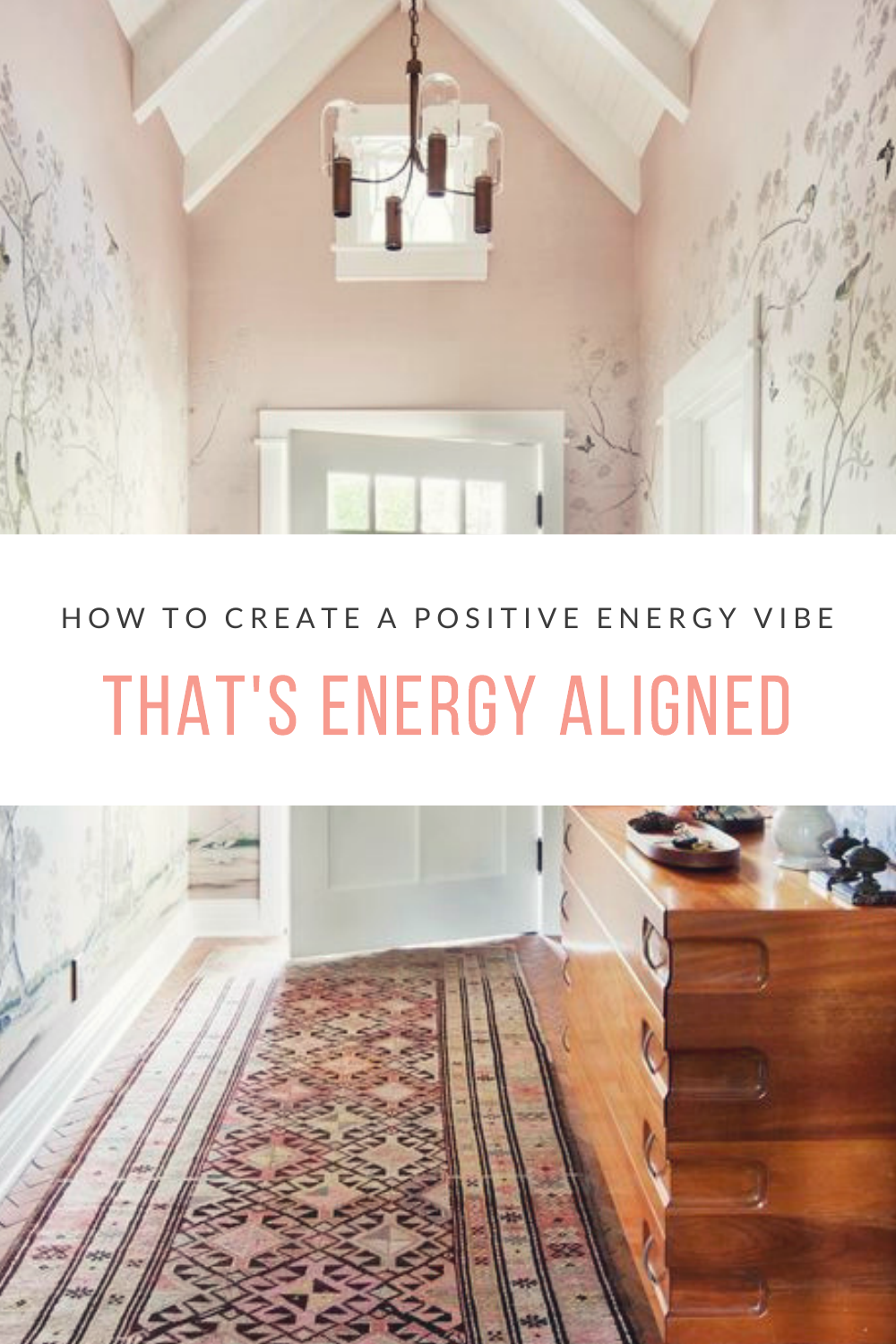## 10 EASY STEPS TO A BETTER FRONT DOOR

Flowers, window boxes, a garage? What do you see when you look at your home? If you don't notice your front door, neither will your guests. Most homeowners never pay attention to the front of their home. They either brush past it, or they enter through the garage.

But here's the rub. If your answer is *anything* but the front door, you're missing out on valuable energy from entering your home. In my world we call it *Ch'i*. It's the mouth of your home. If it's not nurtured- neither is the energy entering your home.

Here's the takeaway. Take notice of your entrance. How does it look? Is it easy to find? Is it cluttered? Are you impressed?

Your entrance is where all energy enters your home. We practitioners call this the mouth of Ch'i. If it's thriving, Ch'i quietly meanders throughout all areas of your life, supercharging it in really good ways.

On the flip side, if an entrance is hard to find, or messy, it's *hindering* the flow of good Ch'i and depleting your life.

Think it doesn't matter? Think again. According to Feng Shui principles, Ch'i is life force energy. And guess what? Good or bad, it shows up in your home and reflects on your career, relationships, wealth, family, health and so on. Which one do you want knocking?

So if you're hindering your energy - which shows up in the form of various challenges in your life - it may be time to start back at square one: **The Front Door**

Gates Interior Design©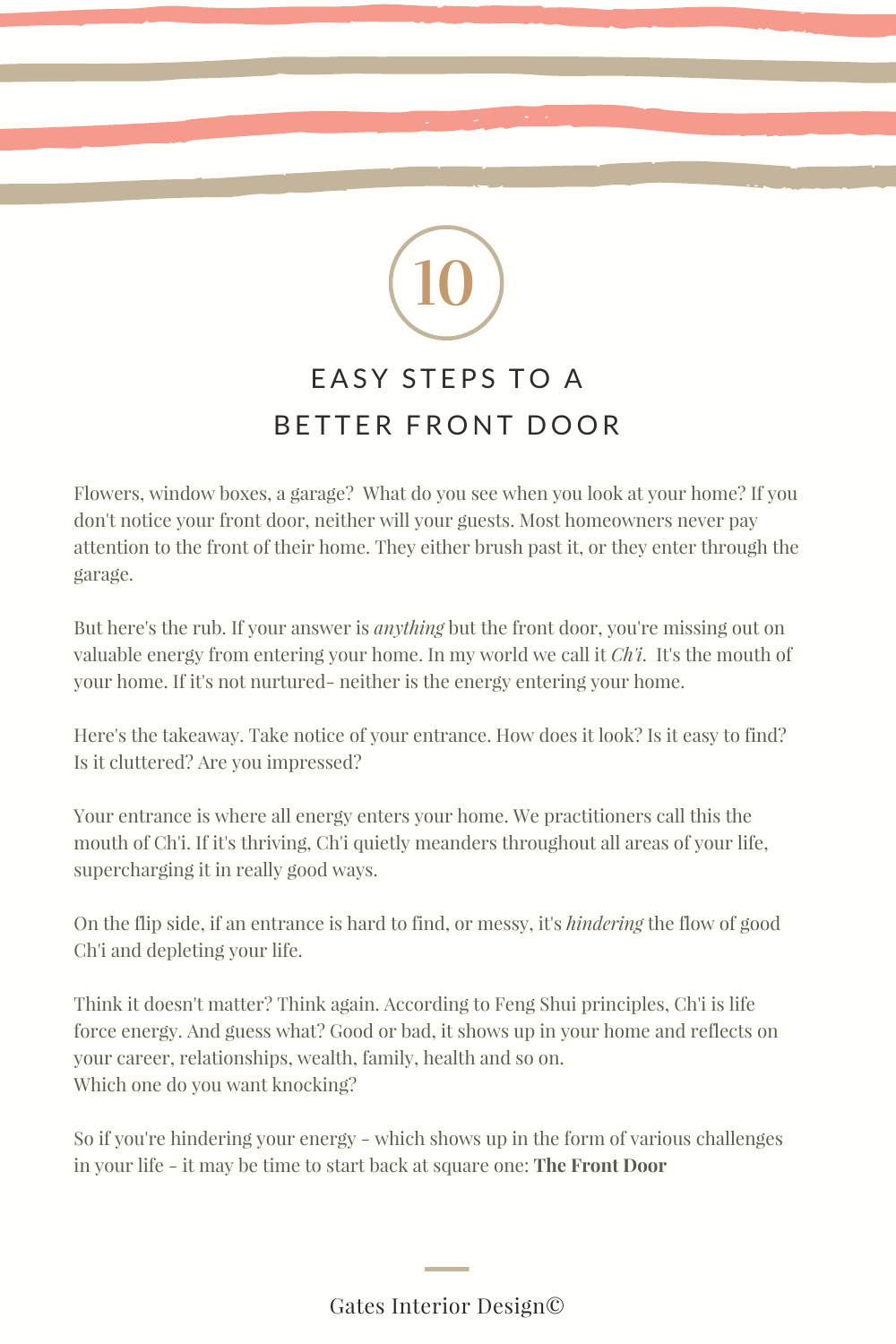## EASY STEPS TO A BETTER FRONT DOOR

10

- Keep your entrance neat and tidy and remove all clutter
- Paint your door an exceptional color
- $\bigoplus$ Ensure that all lights are properly working
- Remove anything that is cracked, broken or chipped <u>်</u><br>(၂)
- Decorate your door throughout the seasons to keep it fresh  $\left( \cdot \right)$
- $\left( 4 \right)$ Update old hardware with a shiny alternative
- Avoid prickly plants like rose buses around the door ႃ<br>ၛႝ
- Include a welcome mat
- $\bigoplus$ Add good quality wind chimes
- Prevent accidents by fixing pavers and cracked sidewalks ြင
- Include an bench or swing to portray a welcoming vibe(၂)

Gates Interior Design©